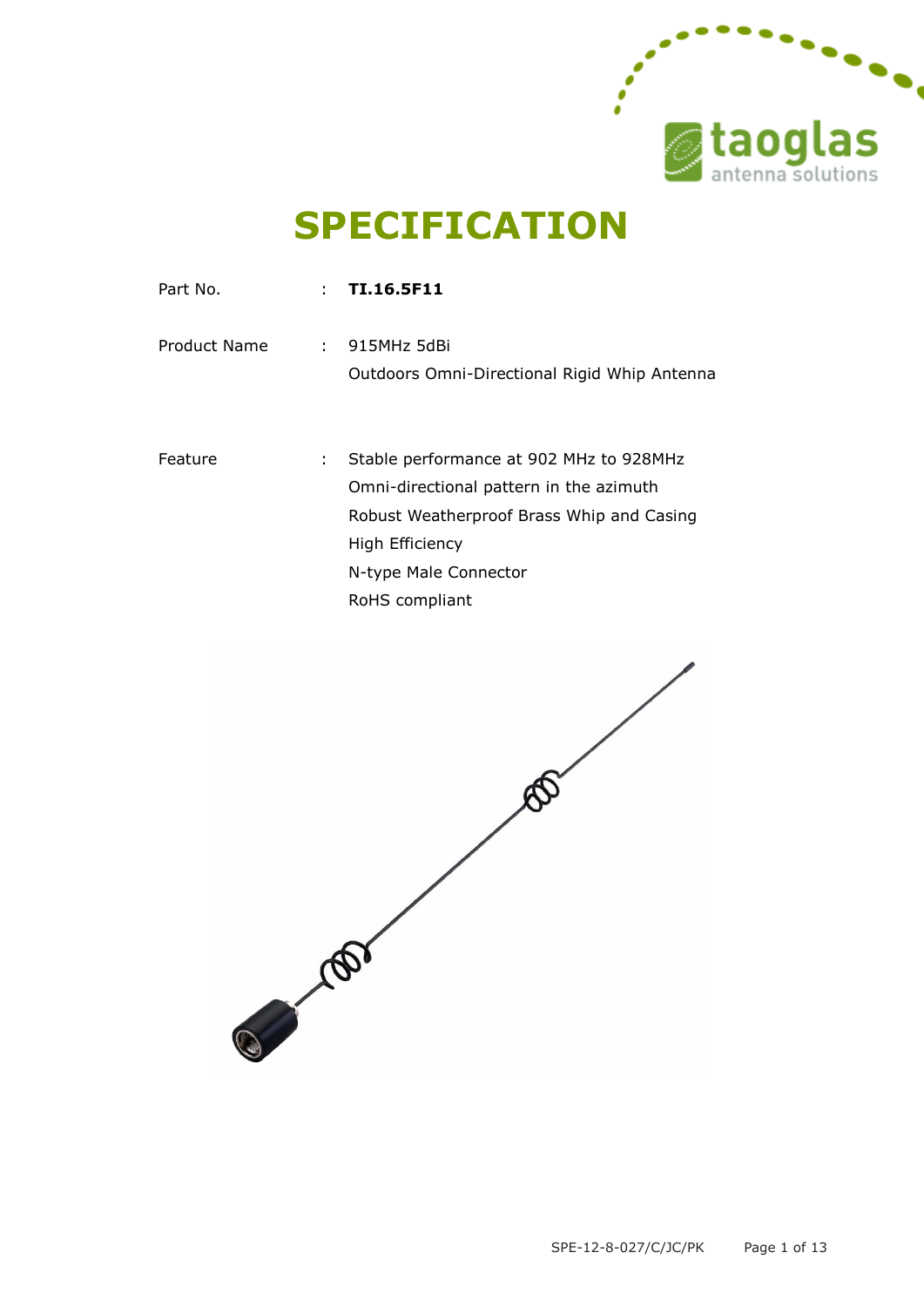

# **I. Introduction**

TI.16 is a 5dBi 915MHz ISM band (902MHz to 928MHz) Dipole Omni-directional antenna. This robust whip is suitable for outdoors applications where wide coverage is required especially in the azimuth plane, including metering, remote monitoring. As standard low frequency monopole antenna, its radiation property improves with mounting on metal plate. Connector can be customized on request.

| ISM 915MHz                   |                     |                            |        |         |  |  |  |
|------------------------------|---------------------|----------------------------|--------|---------|--|--|--|
| Frequency (MHz)              |                     | 900                        | 915    | 925     |  |  |  |
| Peak Gain (dBi)              | <b>Free Space</b>   | $-2.3$                     | $-1.7$ | $-1.27$ |  |  |  |
|                              | Ground<br>(30x30cm) | $-1.1$                     | $-0.3$ | 0.2     |  |  |  |
|                              | Ground<br>(50x50cm) | 3.9                        | 4.6    | 4.9     |  |  |  |
| <b>Average Gain</b><br>(dBi) | <b>Free Space</b>   | $-7.2$                     | $-6.8$ | $-6.4$  |  |  |  |
|                              | Ground<br>(30x30cm) | $-6.0$                     | $-5.2$ | $-4.6$  |  |  |  |
|                              | Ground<br>(50x50cm) | $-3.1$                     | $-2.2$ | $-1.7$  |  |  |  |
| Efficiency                   | <b>Free Space</b>   | 19%                        | 21%    | 22%     |  |  |  |
|                              | Ground<br>(30x30cm) | 25%                        | 30%    | 35%     |  |  |  |
|                              | Ground<br>(50x50cm) | 49%                        | 60%    | 68%     |  |  |  |
| Impedance                    |                     | $50\Omega$                 |        |         |  |  |  |
| Polarization                 |                     | Linear                     |        |         |  |  |  |
| <b>Radiation Pattern</b>     |                     | Omni                       |        |         |  |  |  |
| <b>Input Power</b>           |                     | 50 W                       |        |         |  |  |  |
| <b>MECHANICAL</b>            |                     |                            |        |         |  |  |  |
| <b>Dimensions</b>            |                     | 620mm                      |        |         |  |  |  |
| <b>Base Diameter</b>         |                     | 25mm                       |        |         |  |  |  |
| <b>Whip Diameter</b>         |                     | 19mm at widest             |        |         |  |  |  |
| <b>Whip Material</b>         |                     | <b>Coated Brass</b>        |        |         |  |  |  |
| Connector                    |                     | N Male Straight            |        |         |  |  |  |
| ENVIRONMENTAL                |                     |                            |        |         |  |  |  |
| <b>Temperature Range</b>     |                     | -40°C to 85°C              |        |         |  |  |  |
| Humidity                     |                     | Non-condensing 65°C 95% RH |        |         |  |  |  |

# **II. Specification Table**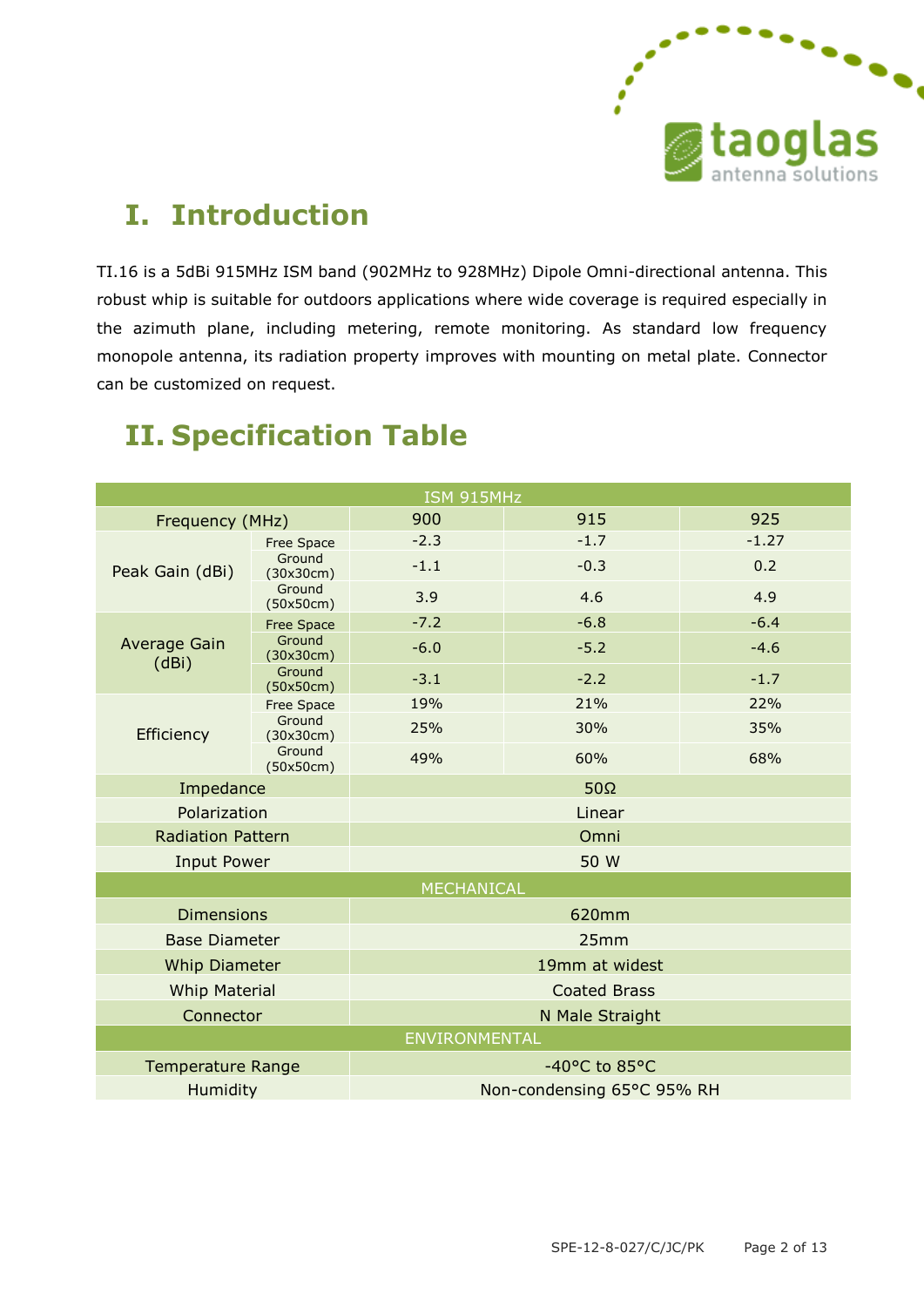

# **III. Antenna Characteristics**



#### **III.1. Return Loss**



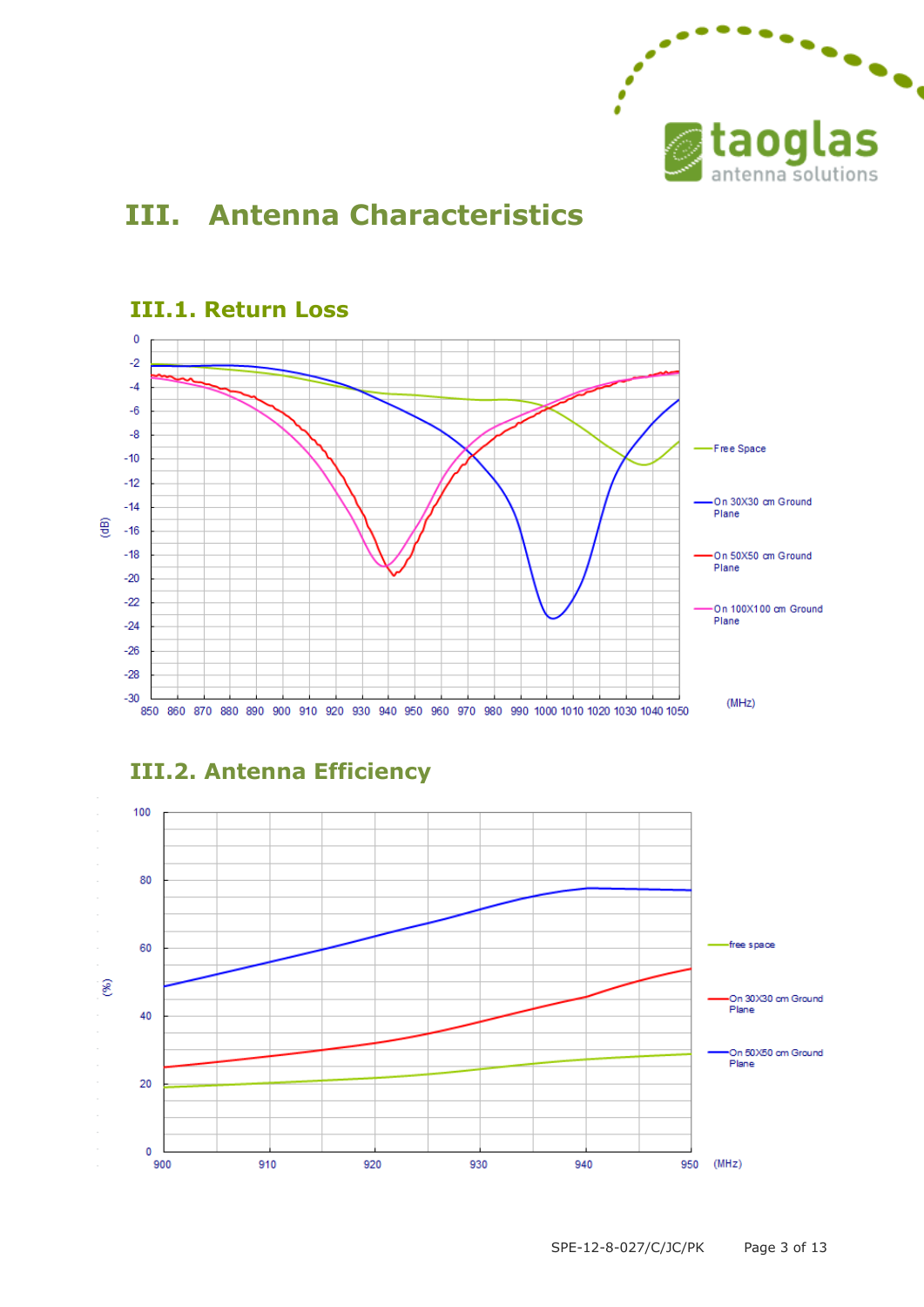



#### **III.3. Peak Gain**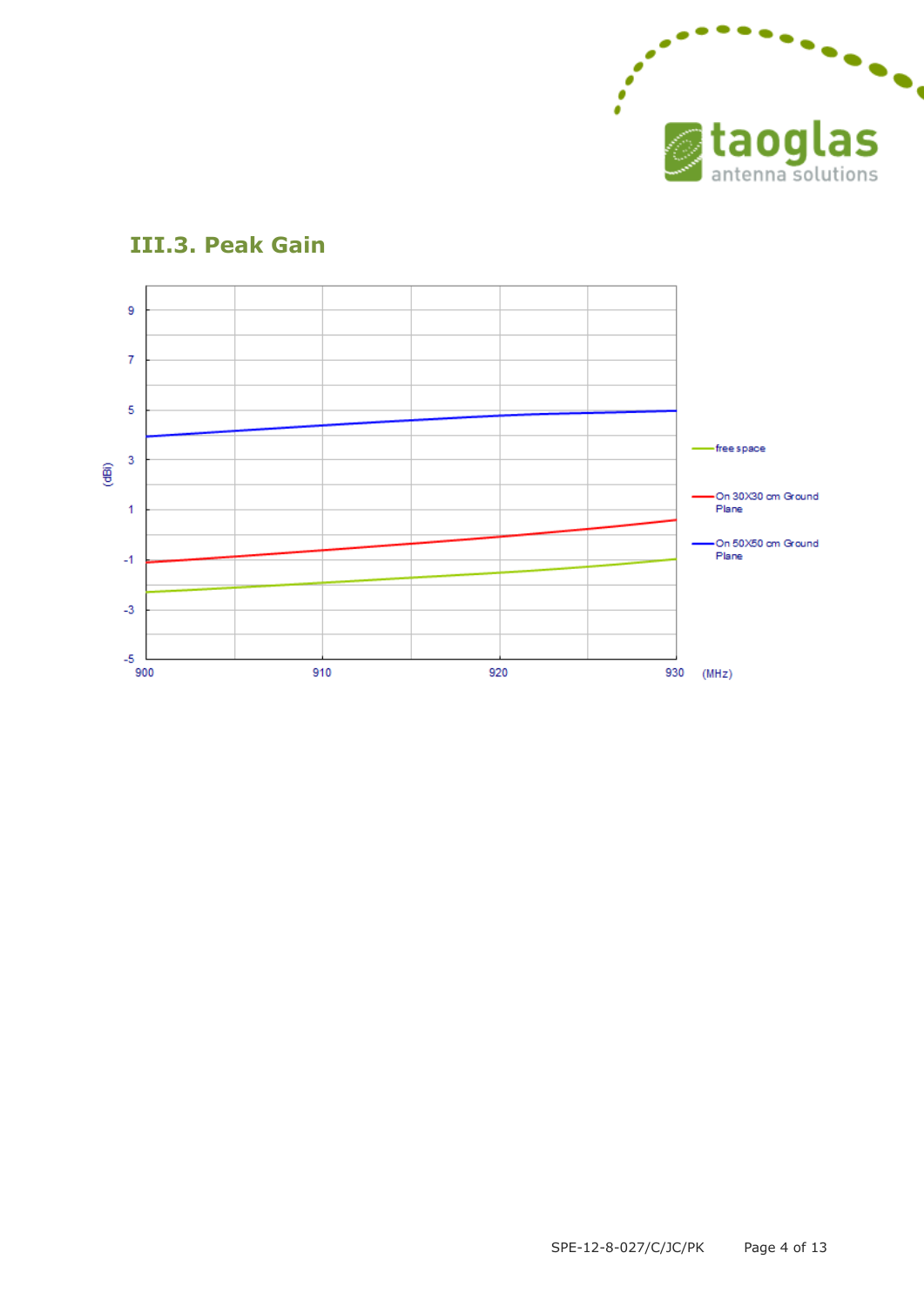

#### $\pmb{0}$  $-2$  $-4$ @ -free space  $-6$ On 30X30 cm Ground Plane on 50X50 cm Ground plane  $-8$  $-10$ 930 (MHz) 900 910 920

### **III.4. Average Gain**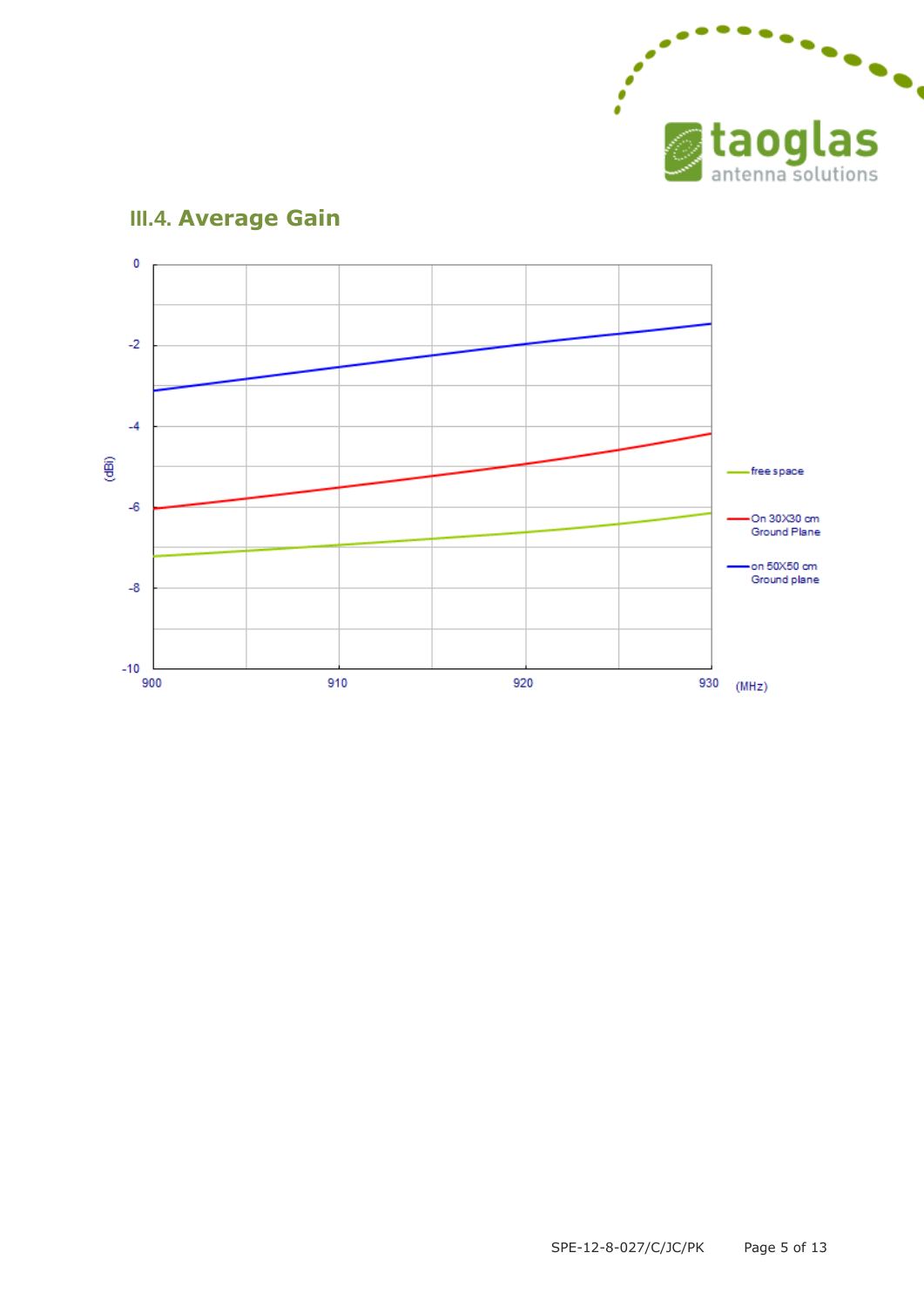

# **IV. Radiation Patterns**

### **IV.1. Antenna setup (Free Space)**



**Radiation Pattern**

XY plane

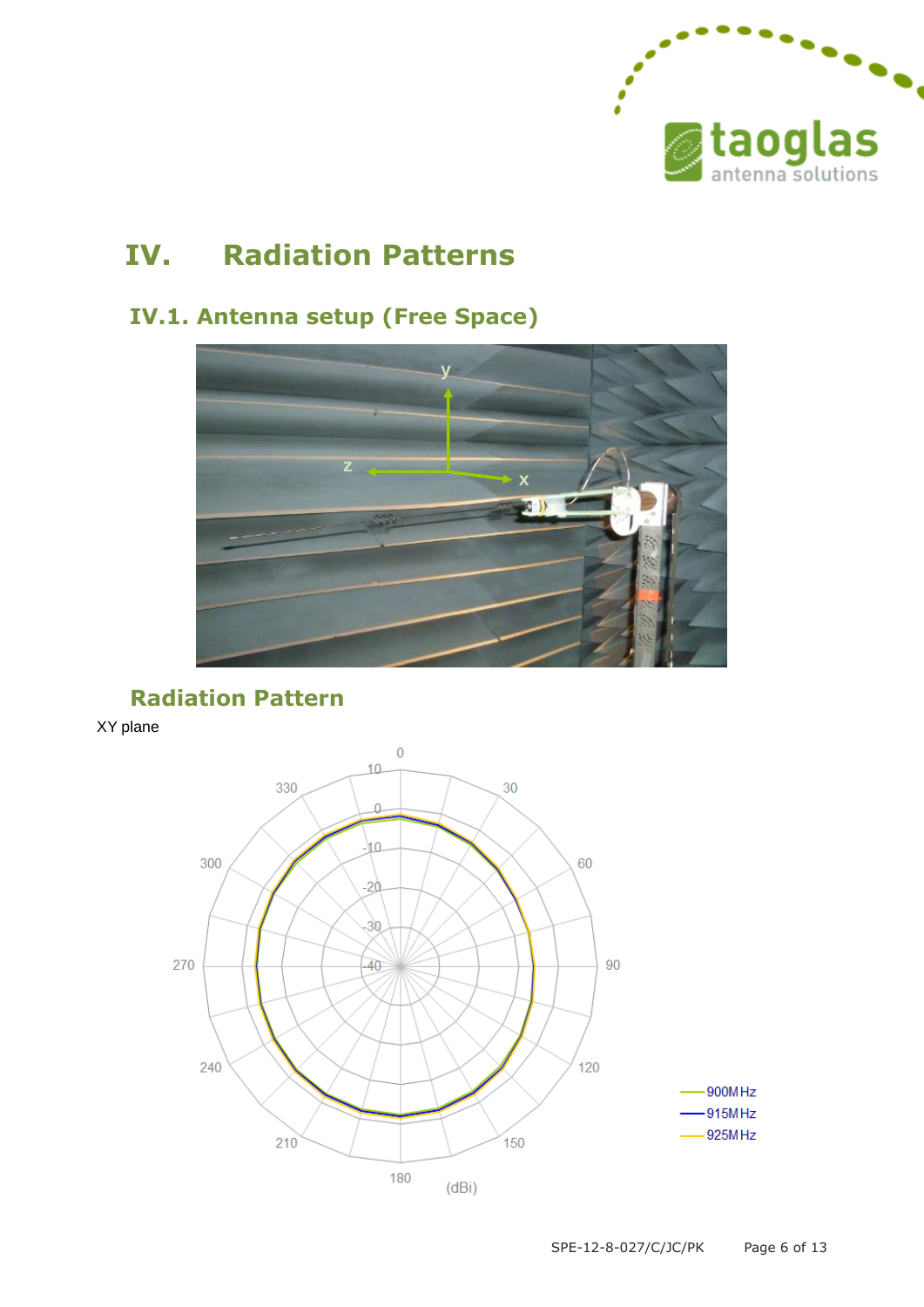



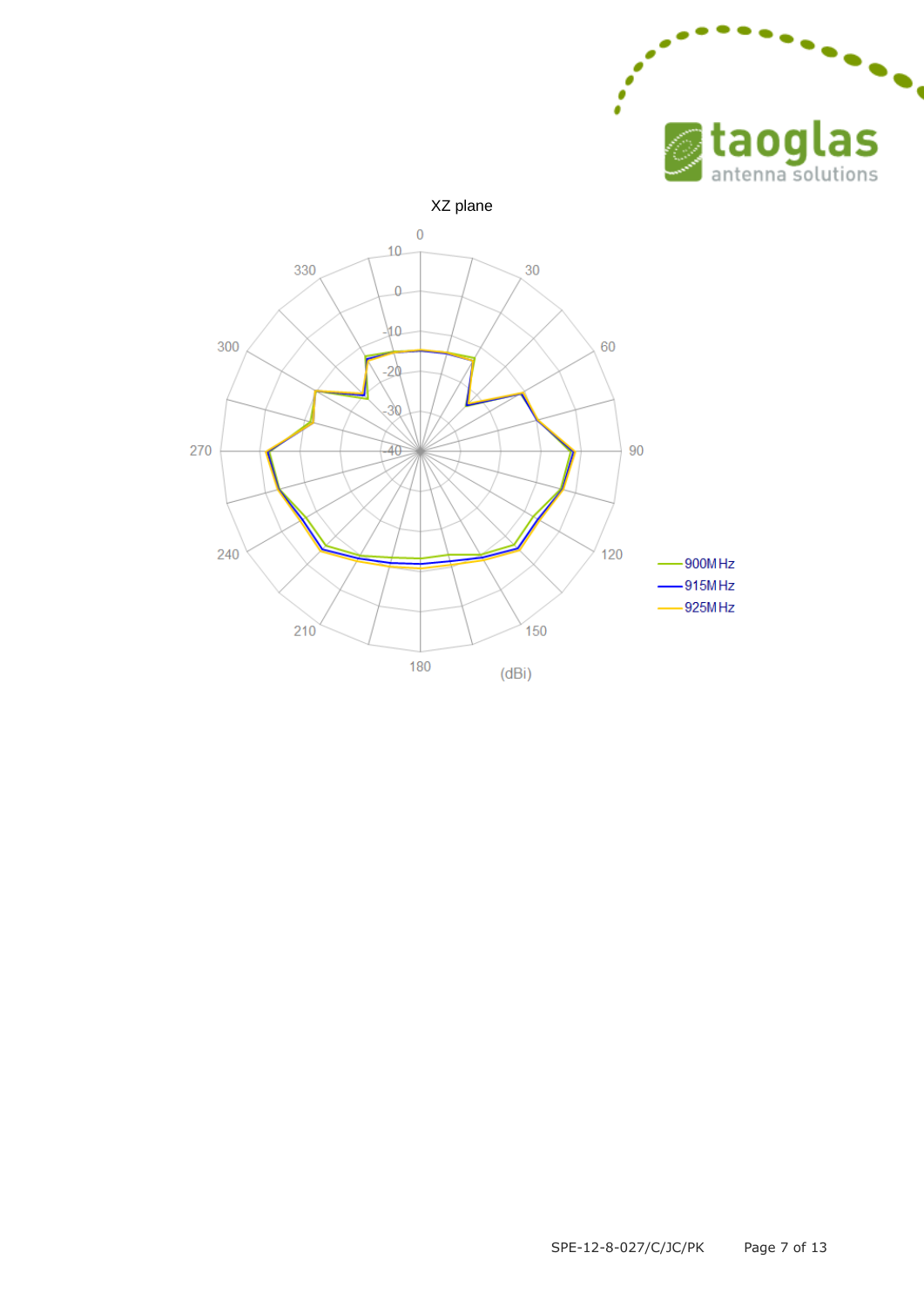

### **IV.2. Antenna setup (with 300x300mm ground plane)**



#### **Radiation Pattern**

XY plane

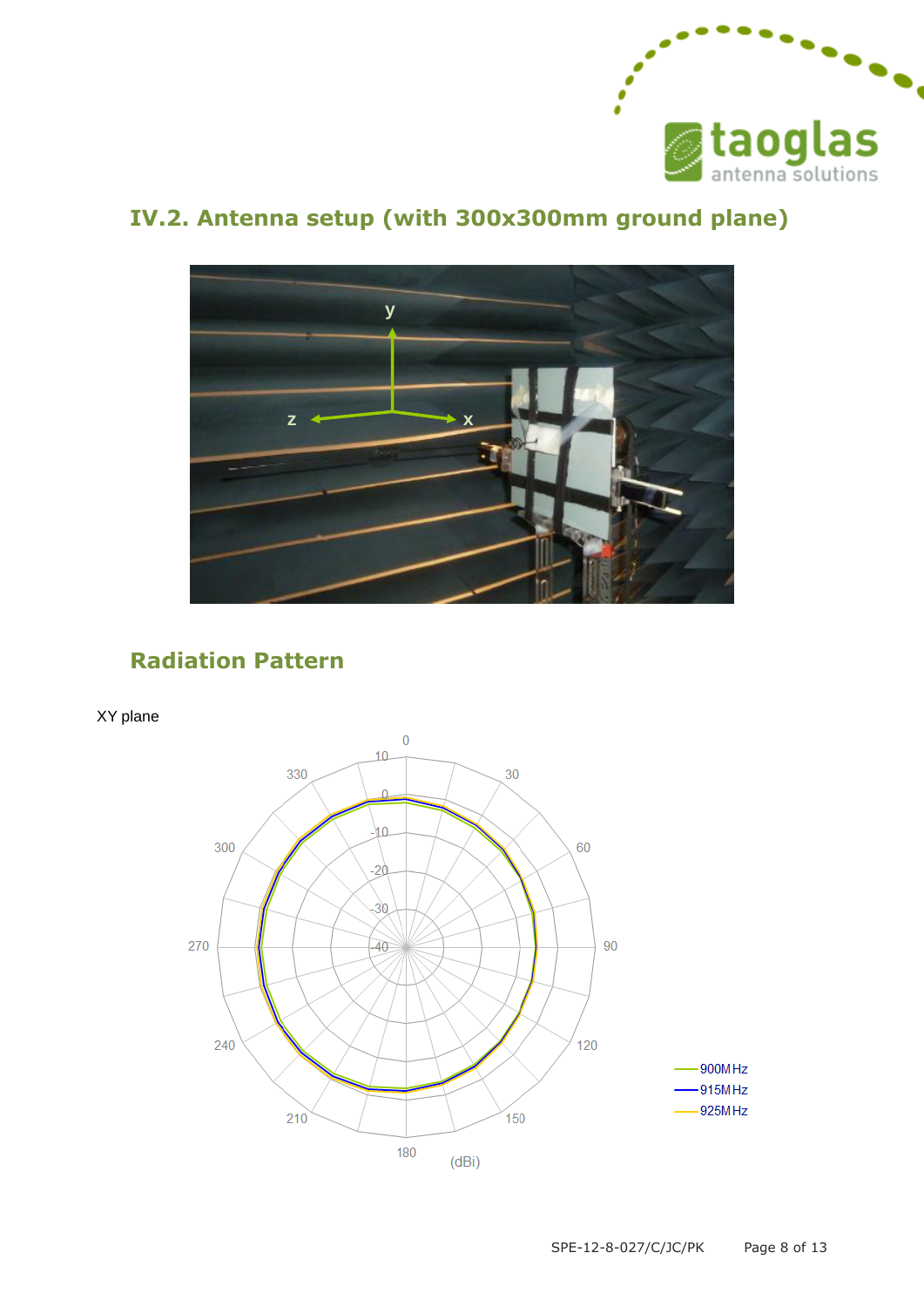

XZ plane

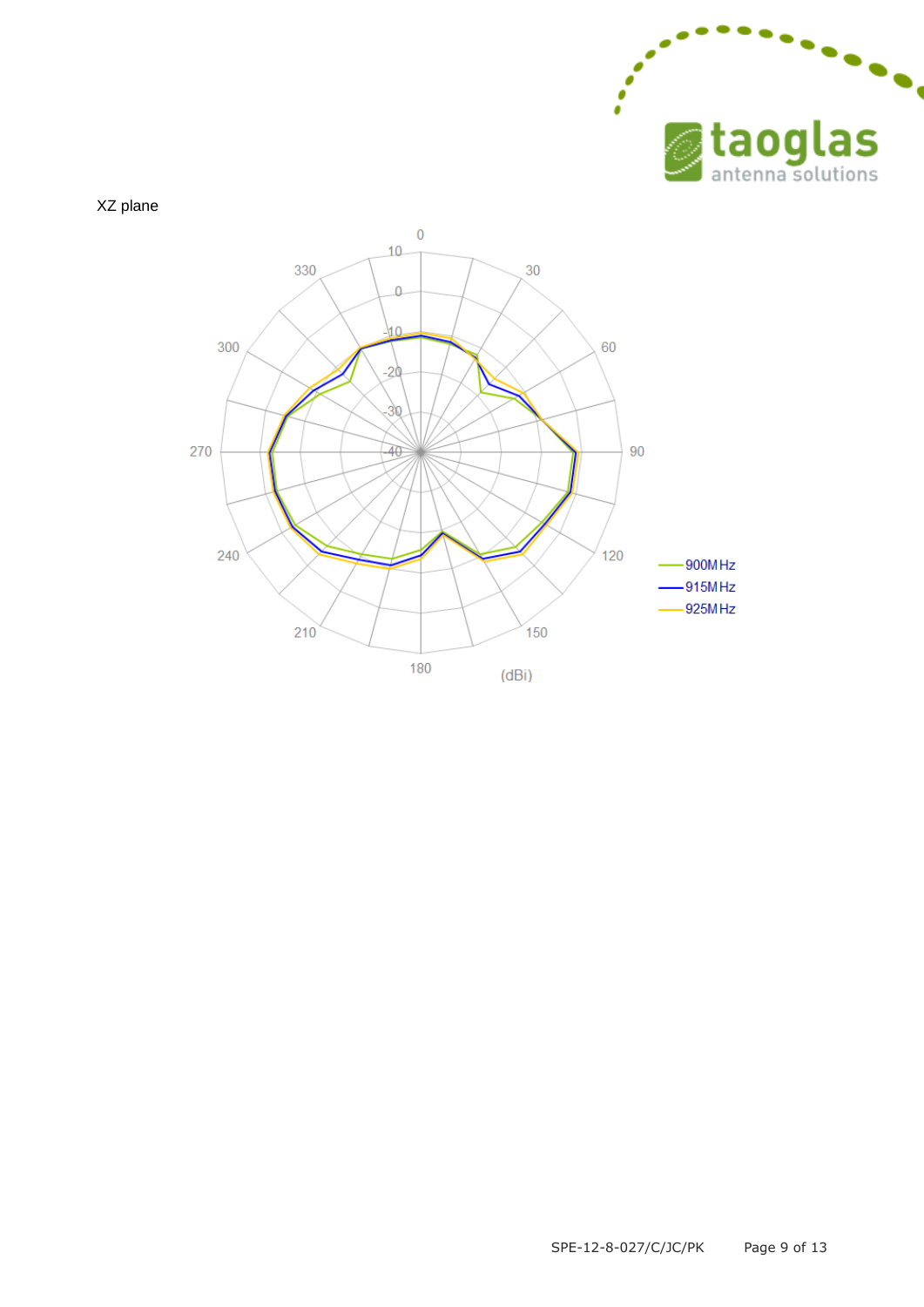

### **IV.3. Antenna setup (with 500x500mm ground plane)**



#### **Radiation Pattern**

XY plane

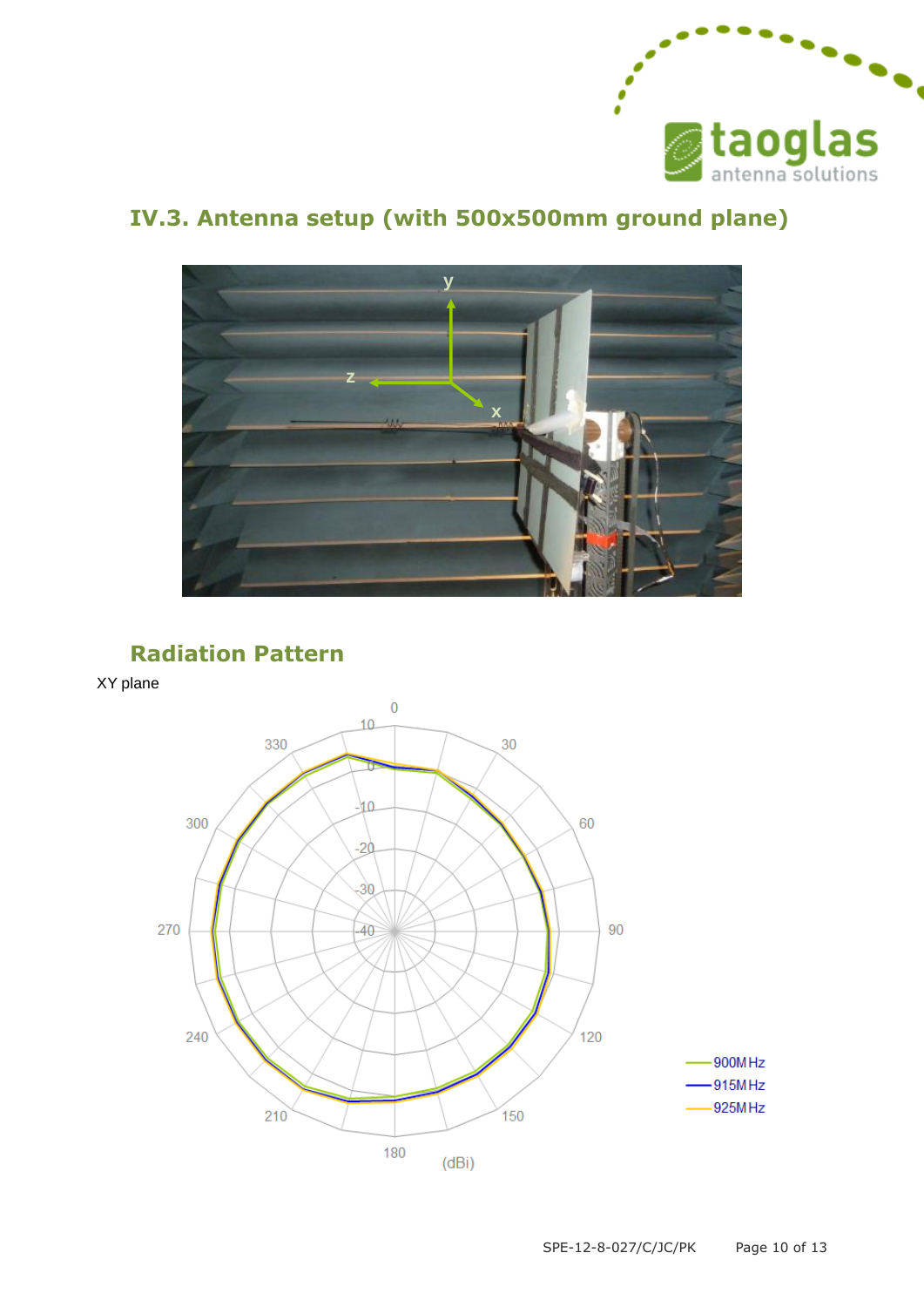

XZ plane

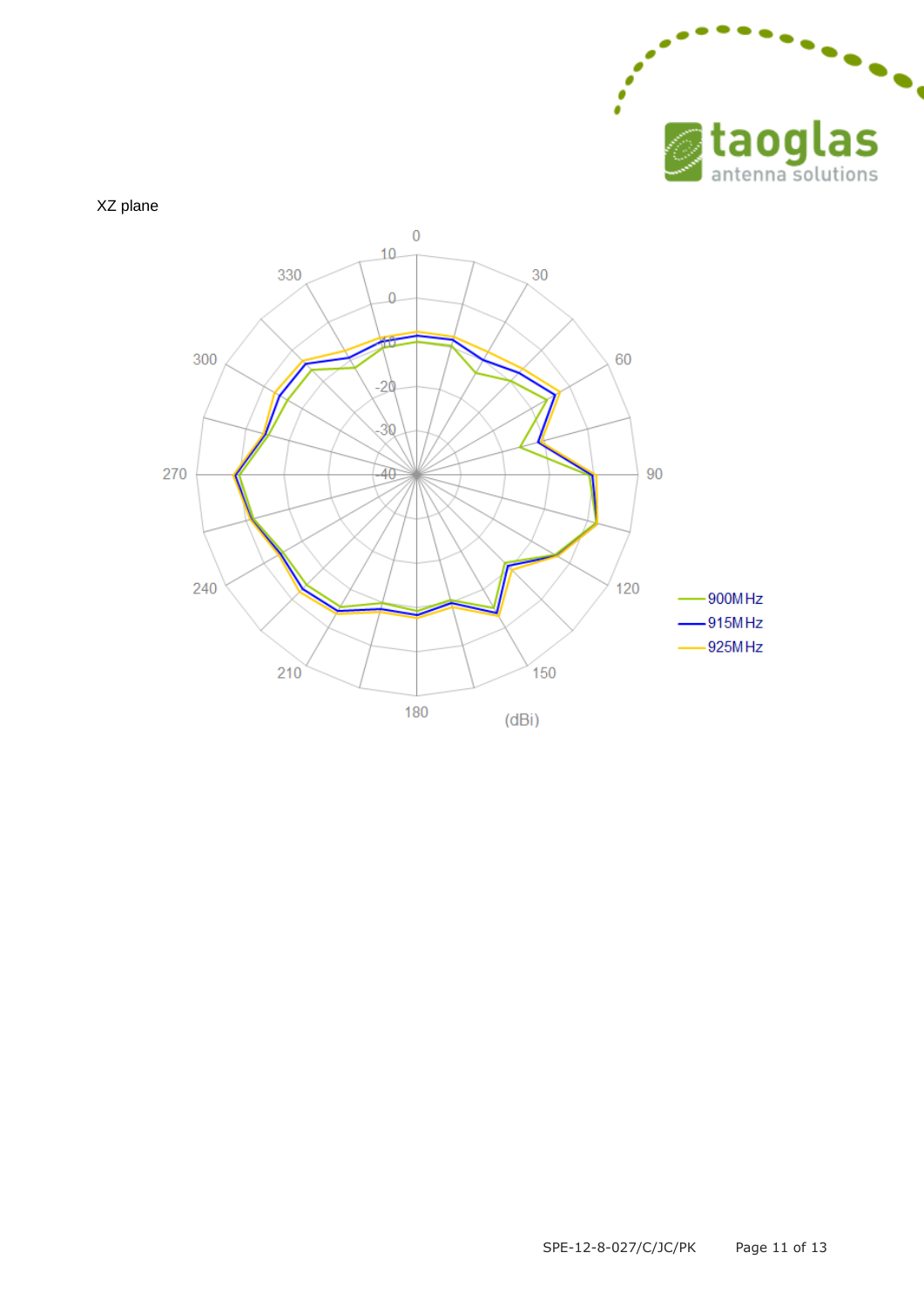

### **V. Drawing**



Brass Brass Brass 1

Ni Plated